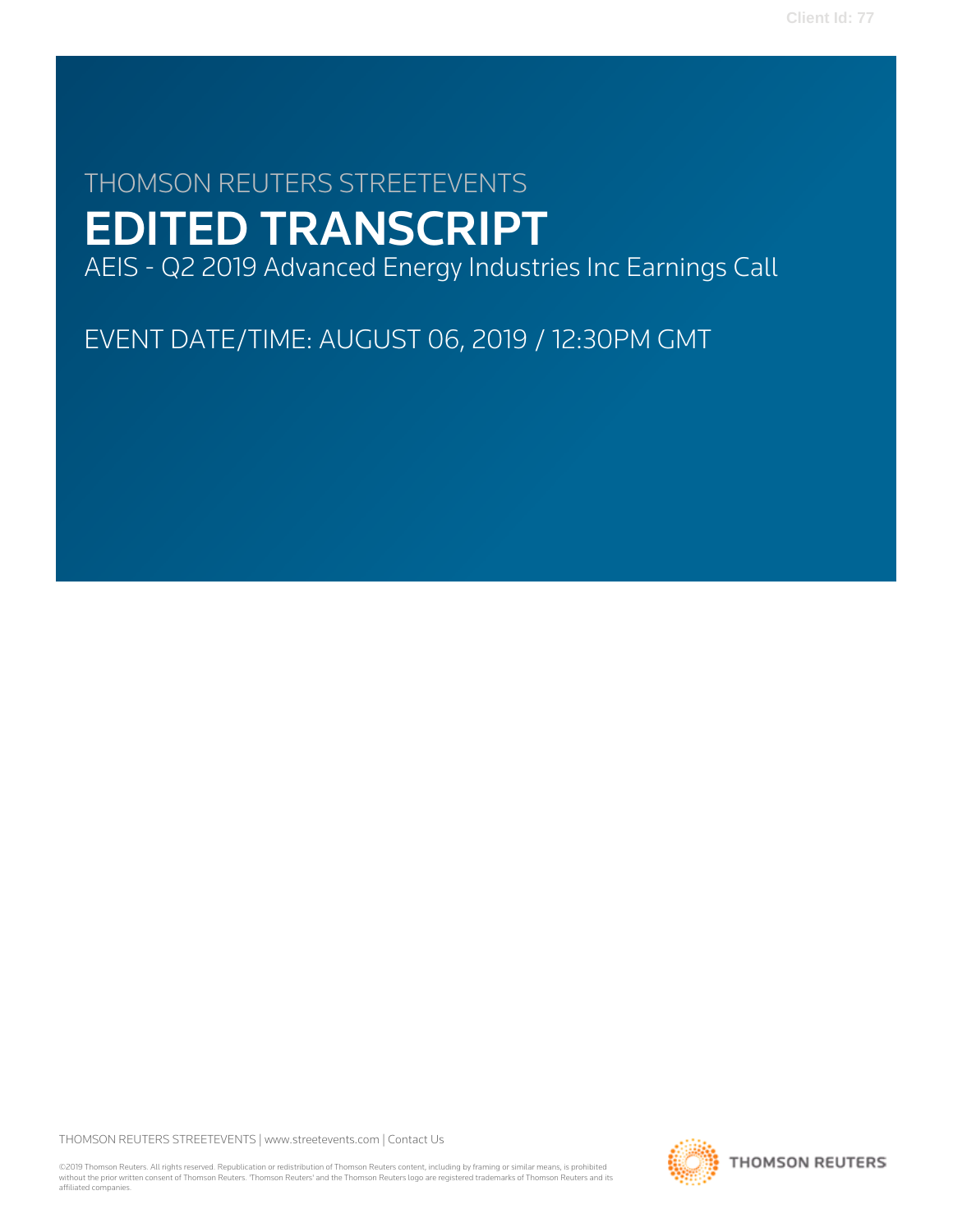#### **CORPORATE PARTICIPANTS**

**[Paul R. Oldham](#page-3-0)** Advanced Energy Industries, Inc. - Executive VP & CFO **[Yeuk-Fai Mok](#page-1-0)** Advanced Energy Industries, Inc. - VP of Strategic Marketing & IR **[Yuval Wasserman](#page-2-0)** Advanced Energy Industries, Inc. - President, CEO & Director

## **CONFERENCE CALL PARTICIPANTS**

**[Amanda Marie Scarnati](#page-5-0)** Citigroup Inc, Research Division - Semiconductor Consumable Analyst **[Franco Rafael Granda Penaherrera](#page-9-0)** D.A. Davidson & Co., Research Division - Research Associate **[Krish Sankar](#page-8-0)** Cowen and Company, LLC, Research Division - MD & Senior Research Analyst **[Mehdi Hosseini](#page-6-0)** Susquehanna Financial Group, LLLP, Research Division - Senior Analyst **[Pavel S. Molchanov](#page-10-0)** Raymond James & Associates, Inc., Research Division - Energy Analyst **[Quinn Bolton](#page-7-0)** Needham & Company, LLC, Research Division - Senior Analyst

#### **PRESENTATION**

#### **Operator**

Good day, ladies and gentlemen, and thank you for standing by, and welcome to the Second Quarter 2019 Advanced Energy Industries Earnings Call. (Operator Instructions)

<span id="page-1-0"></span>Now it's my pleasure to turn the call to Edwin Mok, Vice President of Strategic Marketing and Investor Relations. Please go ahead.

#### **Yeuk-Fai Mok** - Advanced Energy Industries, Inc. - VP of Strategic Marketing & IR

Thank you. Good morning, everyone. Welcome to Advanced Energy's Second Quarter 2019 Earnings Conference Call. With me today are Yuval Wasserman, our President and CEO; Paul Oldham, our Executive Vice President and CFO; and Brian Smith, our Director of Investor Relations. If you have not seen our earnings release, you can find on our website at ir.advanced-energy.com. There, you will also find a slide presentation to follow along our discussion today.

Before we begin, I'd like to mention that in the coming months, Advanced Energy will participate at investor conference hosted by KeyBanc, Needham & Company, Jefferies, D.A. Davidson and Citi. As our events occur, we will make additional announcements. And now let me remind you that today's call contains forward-looking statements, which are subject to risks and uncertainties that could cause actual results to differ materially and are not guarantees for future performance. Information containing these risks and uncertainties is in our filings with the SEC and can be found in today's press release as well as our presentation. All forward-looking statements are subject to management's estimates, projections and assumptions as of today, August 6, 2019, and this company assumes no obligation to update them. In addition, long-term targets or aspirational goals present today should not be interpreted as in any respect as guidance. Today's call also includes Advanced Energy non-GAAP financial measures, an explanation of these measures as well as reconciliations between GAAP and non-GAAP measures are contained in our press release and our presentation.

With that, let me pass the call to our President and CEO, Yuval Wasserman. Yuval?

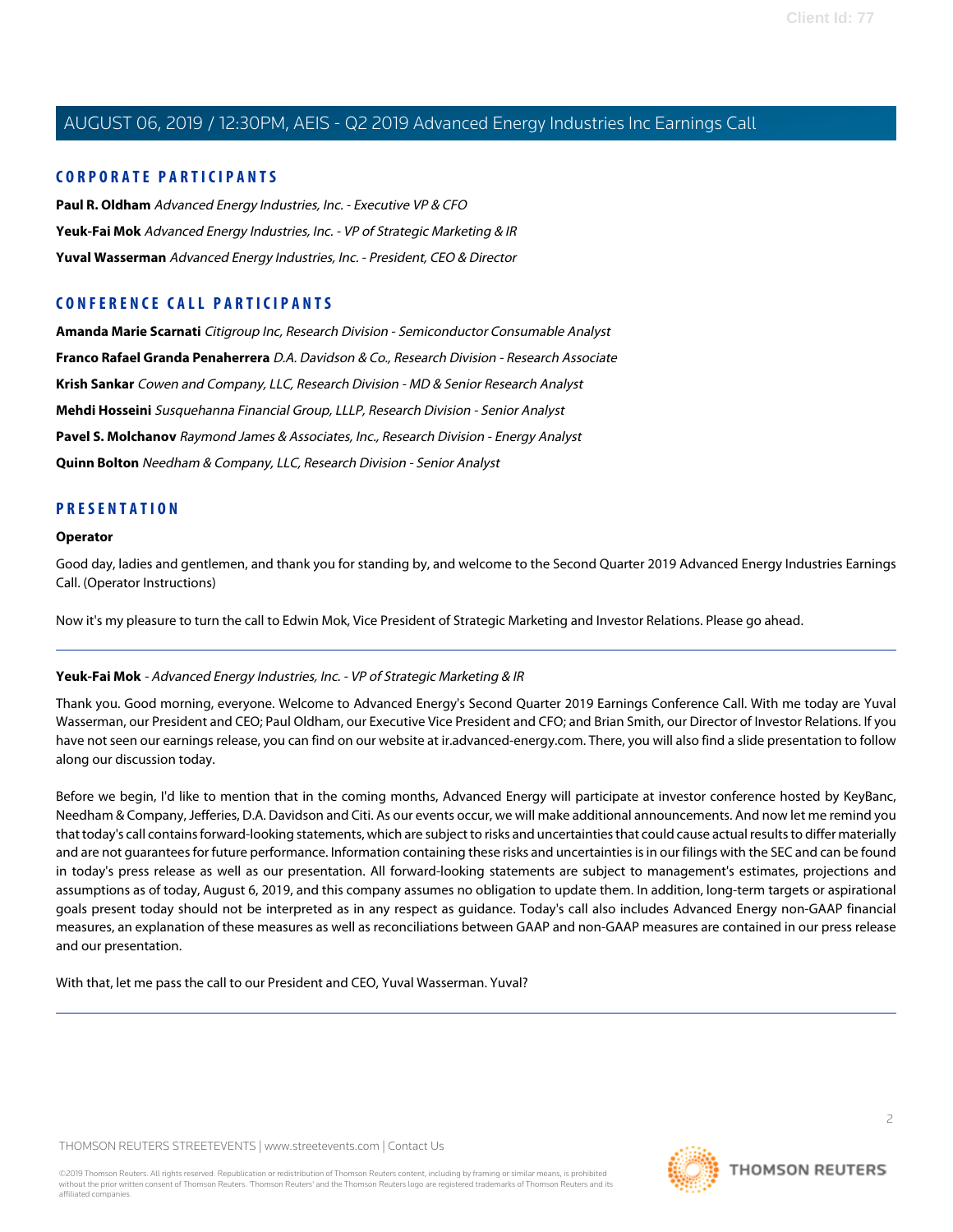#### <span id="page-2-0"></span>**Yuval Wasserman** - Advanced Energy Industries, Inc. - President, CEO & Director

Thank you, Edwin. Good morning, everyone, and thank you for joining us on this call. Our results in the second quarter reflect the solid operating performance with strong earnings, sequentially higher cash flow and revenues in line with our guidance range. We are executing effectively in an increasingly challenging market environment, optimizing our cost structure, while investing in strategic technologies and product development programs. The adoption of these technologies into our customers' next-generation products has already started to generate results, and I believe our pipeline of new technologies is positioning AE to deliver strong future revenue growth across our portfolio. Lastly, during the quarter, we announced the agreement to acquire Artesyn Embedded Power, which we believe, will provide larger, diversified platform for more balanced and steady earning growth going forward. Let me start with a quick update on the Artesyn acquisition. Teams at both AE and Artesyn have made great progress towards closing. We have secured all necessary regulatory approvals and the Artesyn team is on track in executing on the carve-out plan. Based on our current plan and progress, we are confident the acquisition will be closed at around the middle of the second half of 2019. As we indicated when we announced the deal, the addition of Artesyn Embedded Power will transform AE from a predominantly semiconductor power company into a highly diversified industrial technology powerhouse. Our addressable market will triple to about \$7.5 billion and with the expanded capabilities across critical power technologies in telecom 5G, datacenter, hyperscale, industrial and medical markets, we expect to deliver significant value to all of our stakeholders. We are extremely excited about the opportunities for the combined company to create a platform for accelerated earnings growth.

Turning now to a summary of the second quarter. In semiconductor, our Q2 results and outlook reflect a further softening of demand from memory fabs as expected. With continued softness in memory prices and push-outs of capital investments by device makers, many of our OEM customers continue to work down the excess equipment inventory. That said, total sales from our 2 largest customers were sequentially stable in Q2. And in recent weeks, we have seen increased orders related to near-term investments in foundry/logic. We believe this is a further sign of our semi business reaching a more stabilized level. Despite the continuing expected decline in memory, we believe that our semi business in Q3 will be flat to the Q2 level, driven by our content in foundry/logic, and early revenues from recent share gain in RF.

Our continuing investment in Advanced Power Solutions is differentiating AE. As our customers develop next-generation manufacturing tools, processes and solutions, the adoption of our technologies is increasing across the industry. Using AE's technologies, our customers have started to ship next-generation beta equipment to semi fabs for qualification in advanced etch and deposition for leading-edge memory and logic processes. In last quarter call, we disclosed a critical design win for RF matching network. This win has already started to drive incremental revenue for AE, allowing us to grow our RF match sales to this leading customer by more than 30% from the second half of 2018 to the first half of 2019. In addition, we see expanded opportunities in RF as this win and other more advanced development with our customers confirm the increased importance of advanced power controls, such as dual frequency RF matching. More broadly, there is an increased focus on new memory device architectures and materials, including MRAM, phase change memory and ReRAM as the industry looks to these emerging technologies to address challenging requirements for AI and cloud applications. We see these technology inflection expanding AE's opportunities as our OEM customers create new deposition and etch processes that typically come with new and complex power delivery and control requirements.

For example, this quarter, we won a new power delivery solution for a next-generation tool designed for new memory technology development. Finally, we continue to gain momentum in Korea, securing 6 new design wins across multiple OEM customers, applications and device types during the quarter. Combined, we believe these wins clearly illustrate AE's technology leadership, particularly in next-generation application requiring advanced process power solution. Overall, these programs are already delivering early revenues and should enable AE to grow our market share and maintain our technology leadership for years to come.

Turning to our industrial business. While the second quarter came in largely as we had expected, it revealed our industrial business is not immune to the overall macro environment in the industrial sector. Consumer electronics related investment in flat panel displays and hard coating further weakened in Q2; and macro headwinds in certain geographies, most notably Europe, pressured demand for some of our products. Solar remains a bright spot in our industrial market as we saw some of our customers accelerate investment during the quarter. Looking forward, we now expect the industrial revenue in the second half of the year to be similar to the first half level and more Q4 weighted. Macroeconomic headwinds continue to limit growth in several of our industrial markets, partially offset by recovery in display investment and ramp-up of several new design wins later this year. Most notably, we secured a new project for smart safety security system that utilizes our unique, compact custom power supply. Our combined portfolio of high and low voltage offerings also enabled AE to win multiple designs across medical and industrial applications.

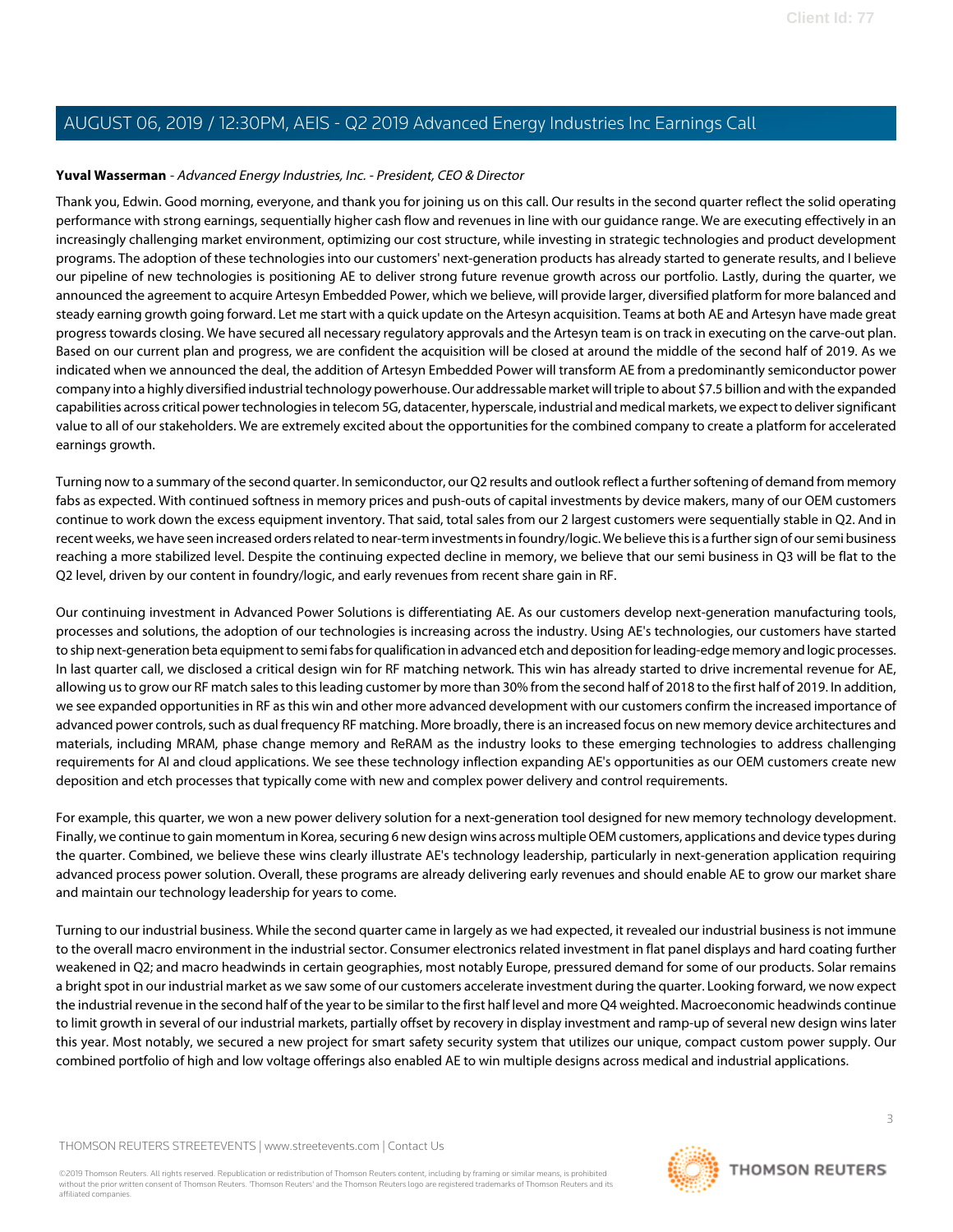Moving on to service. Despite the divestiture of the central inverter service business in May, revenue was flat sequentially in Q2 and up year-over-year. However, growth was constrained by lower fab utilization, signs of delayed to upgrades and some memory fabs beginning to convert capacity to other device types. As a result, we expect service revenues to be down slightly for the second half; and excluding the solar inverter business, full year growth to be in the mid- to high-single digits. Long term, we continue to target greater than 10% annual growth, driven by our expanded global footprint, new service offerings and growing installed base.

In summary, we continue to operate in challenging market conditions and with low visibility. I'm pleased with our performance and believe that we are executing well in our core markets and that our strategy to expand into new power-related market and applications will pay significant dividends in the future. We believe our continuing focus R&D investments are delivering results as we enable our customers' technology road maps, while increasing our position as a critical technology partner. Lastly, I'm very pleased with our progress towards closing the acquisition of Artesyn Embedded Power, which will expand our addressable market, broaden our portfolio, penetrate new verticals and unlock significant shareholder value. I'd like to thank our customers, shareholders, partners and our valued employees for your support. I look forward to seeing many of you in the upcoming quarter.

<span id="page-3-0"></span>With that, let me turn the call over to Paul. Paul?

#### **Paul R. Oldham** - Advanced Energy Industries, Inc. - Executive VP & CFO

Thank you, Yuval, and good morning, everyone. Before I begin, let me note that this quarter had a couple of special items in the financial results. The first is that we sold our U.S.-based central inverter service operation in exchange for assumption of our initial and long-term warranty obligations. The financial effect of this transaction on our GAAP results was a noncash gain of \$11.5 million net of tax in continuing operations and another \$8.6 million in discontinued operations. Second, we recognized \$1.8 million in restructuring costs, consistent with our guidance last quarter and \$1.5 million in costs related to the Artesyn acquisition. Excluding these items as well as stock compensation and amortization, our non-GAAP earnings were \$0.45 per share. In addition, we recognized a discrete credit to tax expense this quarter, which contributed approximately \$0.05 to our non-GAAP earnings. As a result, on a normalized basis, our non-GAAP earnings per share was at the high end of our guidance range, with revenues at the midpoint due to good expense control that favorably impacted both cost of goods sold and operating expenses.

Total revenue for the quarter was \$134.8 million, down 4.2% from last quarter and 31.2% from our peak revenues a year ago. Product revenue fell 5% sequentially to \$106.2 million, and service revenue was flat at \$28.6 million.

Looking at product sales by market. Semiconductor revenue in the quarter was \$65.1 million, down 3.6% from last quarter and 48.9% year-over-year. If you combine our semiconductor product and service revenue, our total sales into the semiconductor market declined 1.5% sequentially and 39.8% compared to last year, which was about as expected. Looking deeper into our quarter, product revenues at our 2 largest customers increased sequentially, offset by lower revenue from Korea and China.

Looking forward, we expect semi product revenue to be approximately flat in Q3 with further weakness in memory investments, largely offset by near-term demand for logic- and foundry-related investments and early benefit of recent RF share gains. In general, this dynamic supports our view that our semiconductor revenues will continue to fluctuate around these levels in the near term. However, based on industry forecasts, the timing of recovery in memory appears to be pushing out into the second half of next year, which could put additional pressure on demand over the next few quarters. Industrial Technologies revenue was \$41.1 million, a decrease of 7.8% from the first quarter and down 2% from last year. Our sales into advanced materials processing applications were impacted by continued softness in flat panel display and consumer electronic coatings as well as a weakening overall industrial environment. This was partially offset by another solid quarter in solar.

Looking forward, we expect the ongoing macro headwinds to continue into the third quarter. As a result, we expect our Industrial business to be down sequentially, but improve in the fourth quarter on shipment of new design wins and timing of projects in solar. Service revenue for the quarter was flat sequentially and up 6.8% year-over-year. As we discussed early in the quarter, we divested our U.S. solar inverter service business, which contributed approximately \$1.9 million of revenue in Q1 and approximately \$600,000 in Q2. We also began to see the effects of lower fab utilization, the power outage at a leading Japanese NAND chip maker and capacity reductions or reallocations in the memory sector, which we

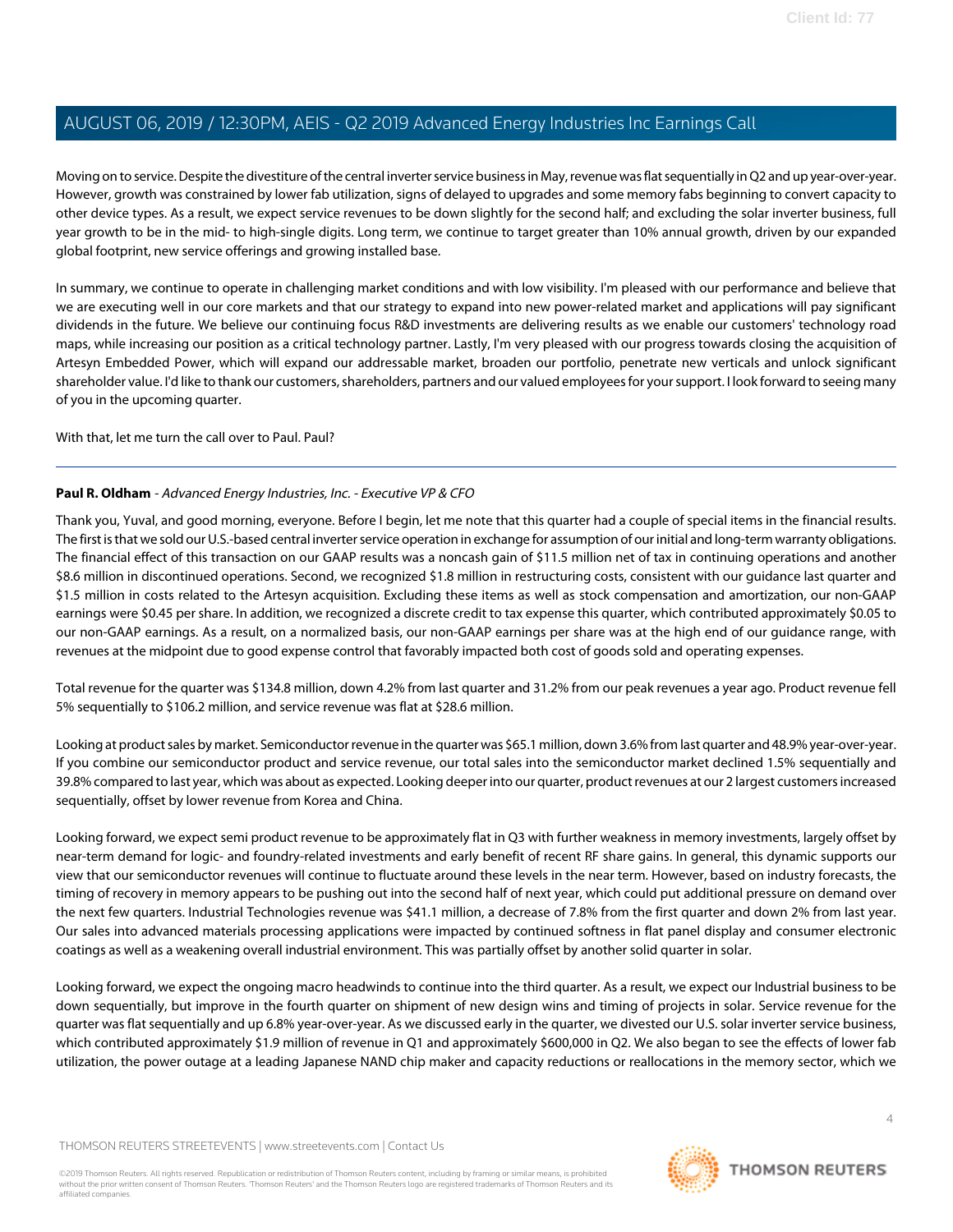expect to have an increasing effect over the balance of the year. As a result, we now project our service revenues to decline modestly in Q3 and remain at similar levels for the next couple of quarters as our programs to grow share and new service offerings partially offset the slower environment.

Gross margin for the first quarter was 47.6%. On a non-GAAP basis, gross margin was 47.7% compared to 47% last quarter. Gross margins increased sequentially largely due to our operations team driving efficiency in the face of lower volumes.

Looking to Q3. We expect adjusted gross margins to be in the 47% range. GAAP operating expenses in Q2 decreased sequentially to \$53.1 million, largely due to lower stock compensation expense. In addition, as I mentioned, we incurred \$1.5 million in acquisition-related costs and \$1.8 million in restructuring costs, primarily related to the integration of previous acquisitions, including the consolidation of our LumaSense operation into existing facilities and ongoing efforts to improve efficiency.

Non-GAAP operating expenses came in at \$47 million, which was up from \$45.8 million last quarter, but at the low end of our quarterly target range of \$47 million to \$48 million as a result of our efforts to manage discretionary and other costs. Looking forward, we have lowered our non-GAAP operating expense target for the remainder of 2019 to be between \$46 million and \$47 million per quarter, while continuing to invest in strategic programs.

GAAP operating margin for the quarter was 8.2% compared to 8.4% last quarter. Non-GAAP operating margin was 12.8% compared to 14.5% in Q1. In Q2, we recorded GAAP net tax expense from continuing operations of \$3.2 million, reflecting a 12% tax rate. On a non-GAAP basis, the effective tax rate was 5.8%, well below our model due to the credit I discussed previously. Longer term, we continue to expect our GAAP and non-GAAP tax rate to return to our normal range of around 15%.

On a GAAP basis, earnings per diluted share from continuing operations for the second quarter were \$0.61 compared to earnings of \$0.40 last quarter and \$1.17 last year. The sequential increase was driven by the gain from the sale of the inverter service business. Non-GAAP EPS for the quarter was \$0.45, above the high end of our guidance range due to better-than-expected gross margins, lower-than-expected operating expenses and the tax benefit. This compares to \$0.58 in the first quarter and \$1.25 a year ago.

Turning now to the balance sheet. Operating cash flow from continuing operations was \$11.5 million and our cash and marketable securities balance rose to \$360 million. Overall, net working capital was down for the quarter. Our receivable balance decreased by \$9 million as DSO fell to 62 days. Inventory decreased by \$6 million, which included approximately \$4 million related to the sale of our service inverter business and turns were 2.9x.

Capital expenditures for the quarter were \$6.4 million, and depreciation was \$2.3 million. The higher capital spending was primarily related to our expanded footprint in Colorado, the new manufacturing facility in Malaysia, and our new service and engineering lab in Israel, which we opened this quarter. We expect full year 2019 CapEx to be within the range of [\$15] million to \$20 million. During the quarter, we did not repurchase any shares.

Now let me turn to guidance. For the third quarter, we expect revenues to be \$128 million, plus or minus \$5 million on relatively flat semi and sequentially lower industrial and service revenues. We project Q3 non-GAAP earnings at \$0.33, plus or minus \$0.05 per share.

In summary, our team executed effectively in a difficult environment, improving our cost structure, increasing cash flow and delivering non-GAAP earnings at the high end of our range. These improvements allow us to increase our near-term gross margin target by 100 to 150 basis points even with the lower volume and reduce our operating expenses target for the remainder of the year. Further, we have a rich set of opportunities, both in semi and industrial markets, and our pipeline of successful design wins gives us the confidence that we have the right products and technologies to compete and win.

Finally, the addition of Artesyn Embedded Power will diversify AE's end markets, expand our product portfolio and provide a platform to deliver accelerated earnings growth going forward.

With that, we will open the call to your questions. Operator?

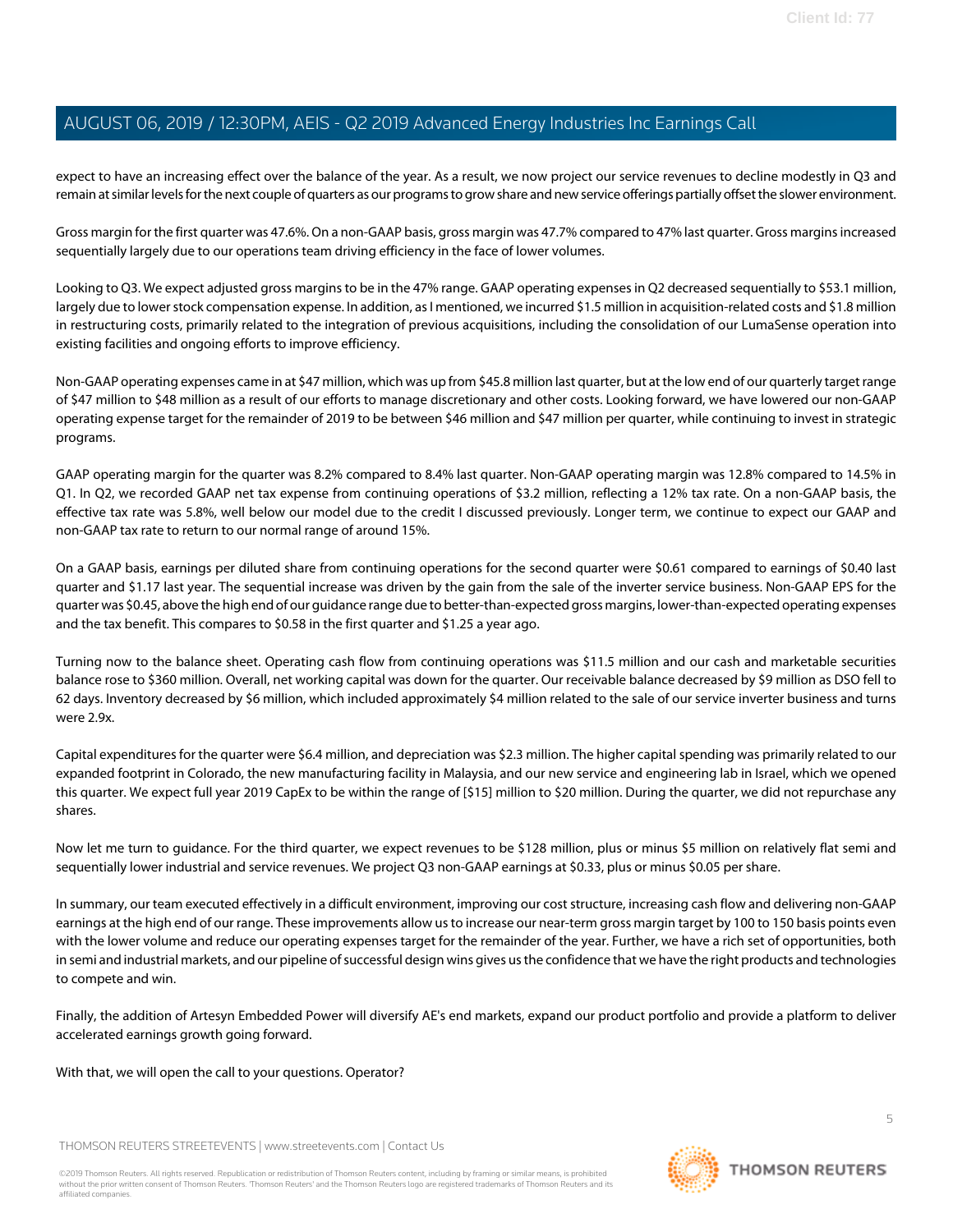**Yuval Wasserman** - Advanced Energy Industries, Inc. - President, CEO & Director

Hello, operator. Hello, Carmen, are you there?

#### **QUESTIONS AND ANSWERS**

#### **Operator**

(Operator Instructions) And our first question is from Amanda Scarnati from Citi.

#### **Yuval Wasserman** - Advanced Energy Industries, Inc. - President, CEO & Director

<span id="page-5-0"></span>Amanda, are you there?

**Amanda Marie Scarnati** - Citigroup Inc, Research Division - Semiconductor Consumable Analyst

Can you hear me?

#### **Yuval Wasserman** - Advanced Energy Industries, Inc. - President, CEO & Director

Now we can.

#### **Amanda Marie Scarnati** - Citigroup Inc, Research Division - Semiconductor Consumable Analyst

A quick question first on the non-semi side of the business. So you mentioned seeing somewhat of a macro pause or a concern via the macro environment. Do we need to see some sort of resolution on trade in order for that business to pick up? Or do you have enough insight into the December quarter to really be confident about that business picking back up again in December?

#### **Yuval Wasserman** - Advanced Energy Industries, Inc. - President, CEO & Director

So as you can -- you may observe what's happening right now globally, it's more than 1 driver that drives the behavior of our industrial business. It's -- first of all, very lumpy business. The combination of macro economical drivers, including trade wars, including tariffs, including various aspect of industries and regions like Europe and Asia that affected the mix of products and applications we serve. We -- as we said earlier, we expect the second half to be similar to the first half, which means in Q4, we expect to see an increase in our industrial business.

#### **Amanda Marie Scarnati** - Citigroup Inc, Research Division - Semiconductor Consumable Analyst

Okay. And then on the semiconductor side of the business, you mentioned that you were [talking] stability with your top 2 customers in semis, yet, you were still down a little bit. Is the expectation that we're still sort of bouncing around the bottom, but hope that what we're seeing in logic and foundry is going to help Advanced Energy against its peers in the space, just because you have a little bit more exposure on that end versus memory.

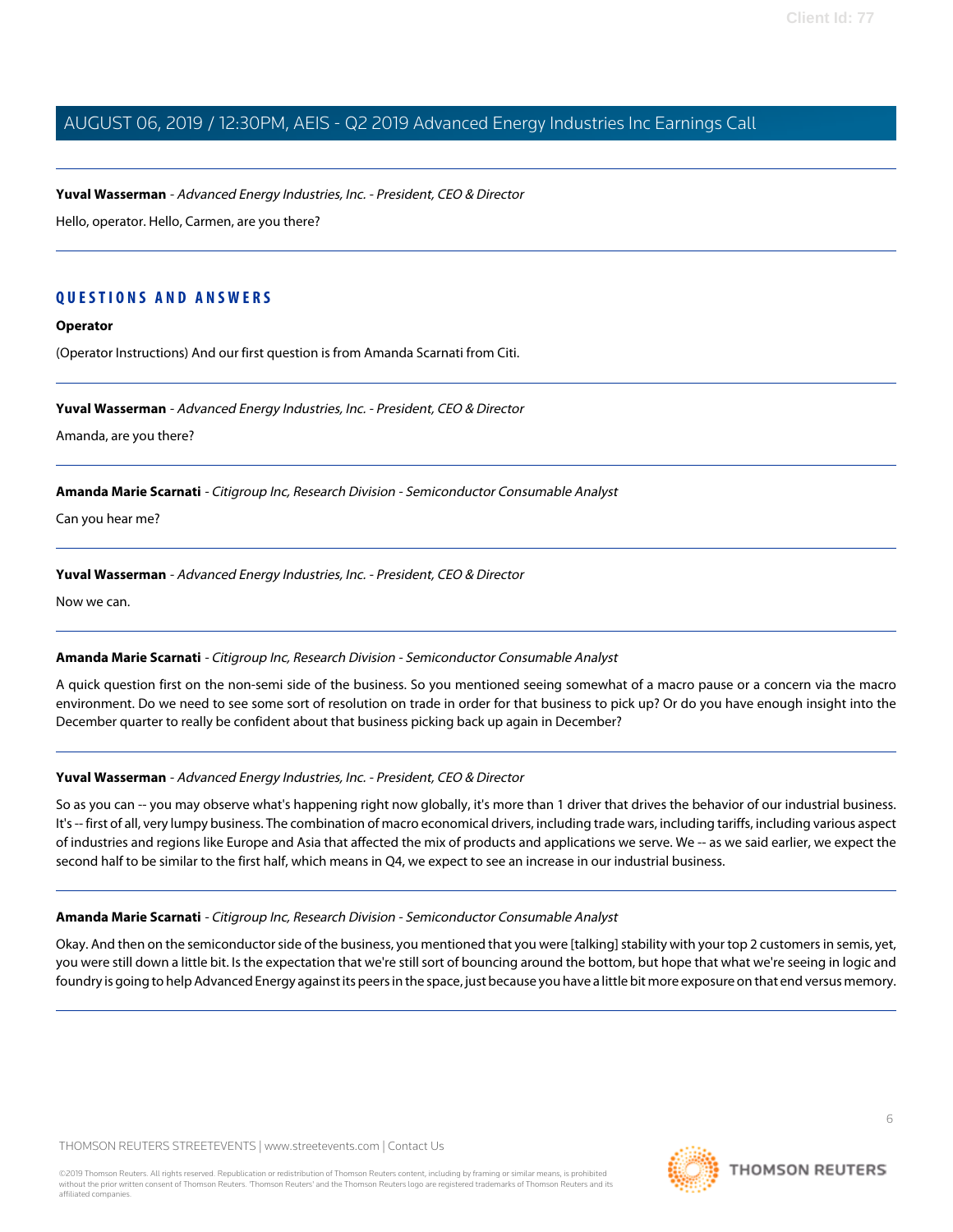#### **Yuval Wasserman** - Advanced Energy Industries, Inc. - President, CEO & Director

That is correct, Amanda. Our exposure is very diverse, and we have high content in foundry and logic as we have in memory, aided by recent market share gain in RF, that transition to significant revenue -- incremental revenue generation. All helped us in the revenue projection that we have talked about, especially in North America. Obviously, we see a difference in dynamic between North America and Asia, both in terms of projected revenue and in terms of the current level of inventories that the OEMs have.

#### **Amanda Marie Scarnati** - Citigroup Inc, Research Division - Semiconductor Consumable Analyst

So inventories are now a little bit more normalized on your end?

#### **Yuval Wasserman** - Advanced Energy Industries, Inc. - President, CEO & Director

I think the -- I can't analyze our customers' inventories. But I think the inventory levels are -- depends on mix. It's the mix of IC devices our customers serve and the mix of customers are served. For that reason, it's a non-uniform picture. We cannot make a comment that all the inventories level behave the same. They're strongly dependent on the device mix, end user mix and the level of finished goods inventory our customers have.

#### **Operator**

<span id="page-6-0"></span>Our next question is from Mehdi Hosseini with SIG.

#### **Mehdi Hosseini** - Susquehanna Financial Group, LLLP, Research Division - Senior Analyst

A couple of follow-ups. I just want to reconcile your commentary about the memory market. I think you mentioned that you don't see a recovery until second half of next year. Is that your customers' shipment pickup that you're referring to? Or is that AE's expected rebound? I'm just trying to figure out...

#### **Yuval Wasserman** - Advanced Energy Industries, Inc. - President, CEO & Director

Mehdi, this is based on information we gather from various resources in the market. It's just general. I would say, general market consensus. We do not analyze our customers' business. We're not trying to be industry forecasters. What we say basically based on the common consensus in the market, this is what we observe.

#### **Mehdi Hosseini** - Susquehanna Financial Group, LLLP, Research Division - Senior Analyst

So if memory spending would pick up in the second half of next year, should we assume that your customer would start ramping building systems by, like, June of next year?

### **Yuval Wasserman** - Advanced Energy Industries, Inc. - President, CEO & Director

If memory will start recovering the second half of next year, I assume that what you said is correct.

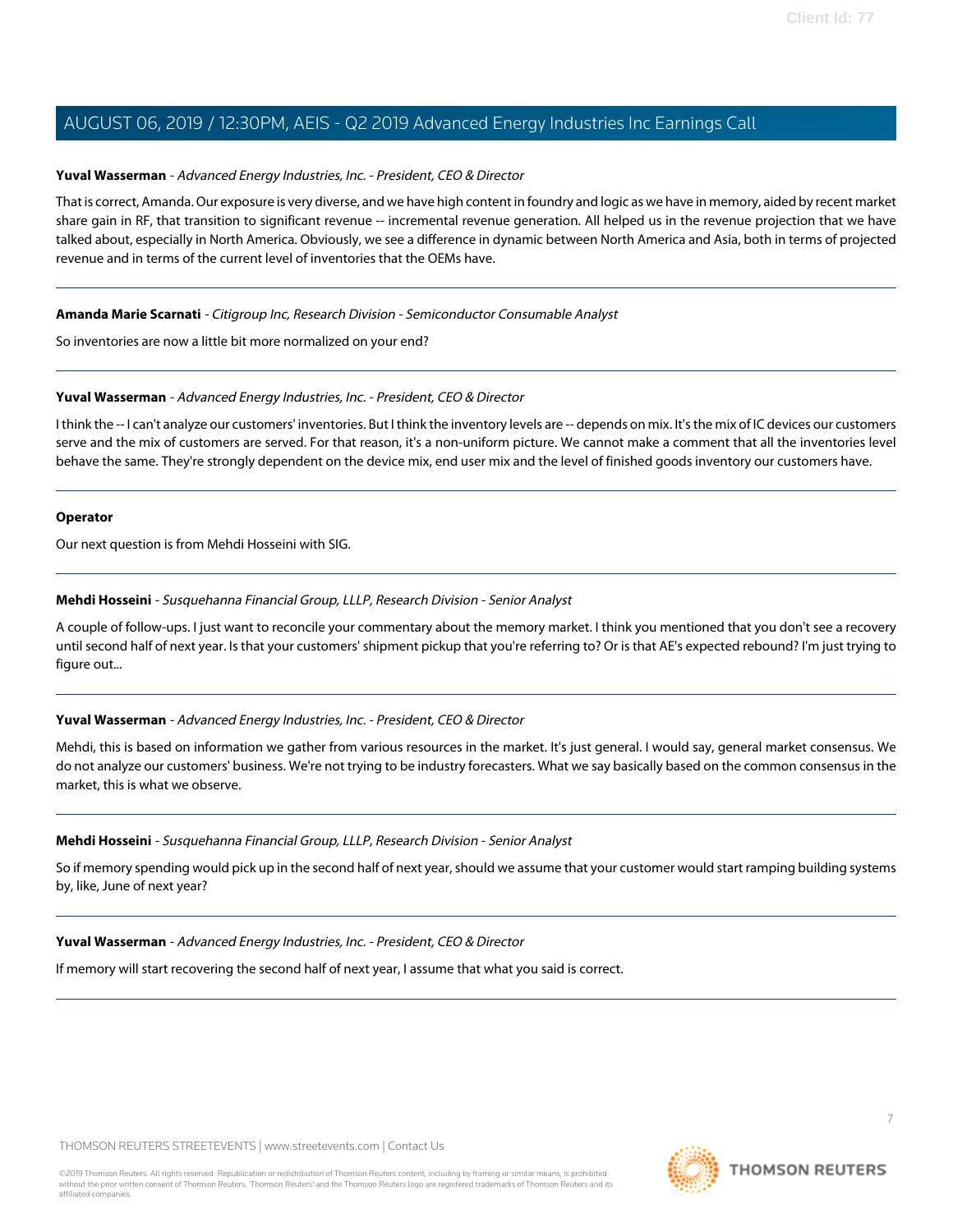#### **Mehdi Hosseini** - Susquehanna Financial Group, LLLP, Research Division - Senior Analyst

Okay. And then in terms of the lower OpEx that you guided to, I believe, you said \$46 million to \$47 million for the second half of '19, is that -- how should I put this in the context of cost synergies associated with Artesyn? Is a part of that? Or is that additional cost savings or the cost cuttings that you're pursuing?

#### **Paul R. Oldham** - Advanced Energy Industries, Inc. - Executive VP & CFO

Yes, this is essentially efficiencies and improvements in the cost structure for AE prior to the Artesyn acquisition. So any Artesyn synergies would be in addition to those numbers. And we think, as you've all stated, we continue to accelerate the integration of our current acquisitions to work on efficiency. I think those actions are -- you're seeing the benefit of those. Despite our continued investment in new products and some capabilities, as you noticed, in getting closer to the customer, things that we think will drive growth in the long term. So we're actually offsetting some small increases in investment with these actions to deliver a better cost -- a little better cost structure in this environment.

#### **Operator**

<span id="page-7-0"></span>Our next question is from Quinn Bolton with Needham & Company.

#### **Quinn Bolton** - Needham & Company, LLC, Research Division - Senior Analyst

The mix towards foundry/logic, many of the OEMs that have half or more of their business to foundry/logic have actually started to guide up for the September quarter. And knowing that you're skewed a little bit more to foundry/logic, I guess, I'm surprised you're not seeing better strength on that side of the business. I know it's helping you to offset continued weakness in memory, but, I guess, some of the OEMs have actually been able to guide up. I'm wondering if the reconciling factor is just continued inventory corrections at some of the OEMs, perhaps on the more memory-driven equipment. And then a related question. You've mentioned that your top 2 OEMs were up in the June quarter, but Korea and Chinese customers were down. Are the Korean and Chinese customers more memory-driven? And then I've got a couple of follow-ups.

#### **Paul R. Oldham** - Advanced Energy Industries, Inc. - Executive VP & CFO

Yes, it's a really good question, Quinn. Memory is the larger part of our business. It's the larger part of our exposure. If you recall, we're about 1/3 and a 1/3 and a 1/3 exposed to NAND, DRAM and foundry/logic. So clearly, we're seeing some recent uptick in foundry/logic, but memory is weaker. I think that's consistent kind of broadly across the industry. And so it is having an offsetting effect rather than us guiding up. If we were 50-50 or even higher foundry/logic, then it could be up, but clearly, we're seeing that offset. And your commentary is right. The Asian competitors are essentially memory -- heavily memory concentrated. Our customers -- our customers are heavy memory concentrated, and that's why they're moving down, whereas we're seeing -- where we have more balanced exposure, more of an offset.

#### **Yuval Wasserman** - Advanced Energy Industries, Inc. - President, CEO & Director

And within the memory landscape, Quinn, we see a different level of inventories among different OEMs.

#### **Quinn Bolton** - Needham & Company, LLC, Research Division - Senior Analyst

Got it. Okay. That makes sense. The second question about the industrial strength, just trying to put some rough numbers around September, if semi business is flat, the service business is down slightly. It looks like industrial is probably down 10% or more to get to the midpoint of the guided range. And so if I then look forward to the fourth quarter, where you're saying the industrial business will be flat half-over-half. If my numbers are right, it's implying about a 30% increase to the high \$40 million range in the December quarter. And you talked about that business being affected by the macro, and clearly the macro, I think, with trade uncertainty is uncertain. And so it seems like you must have some design wins that are

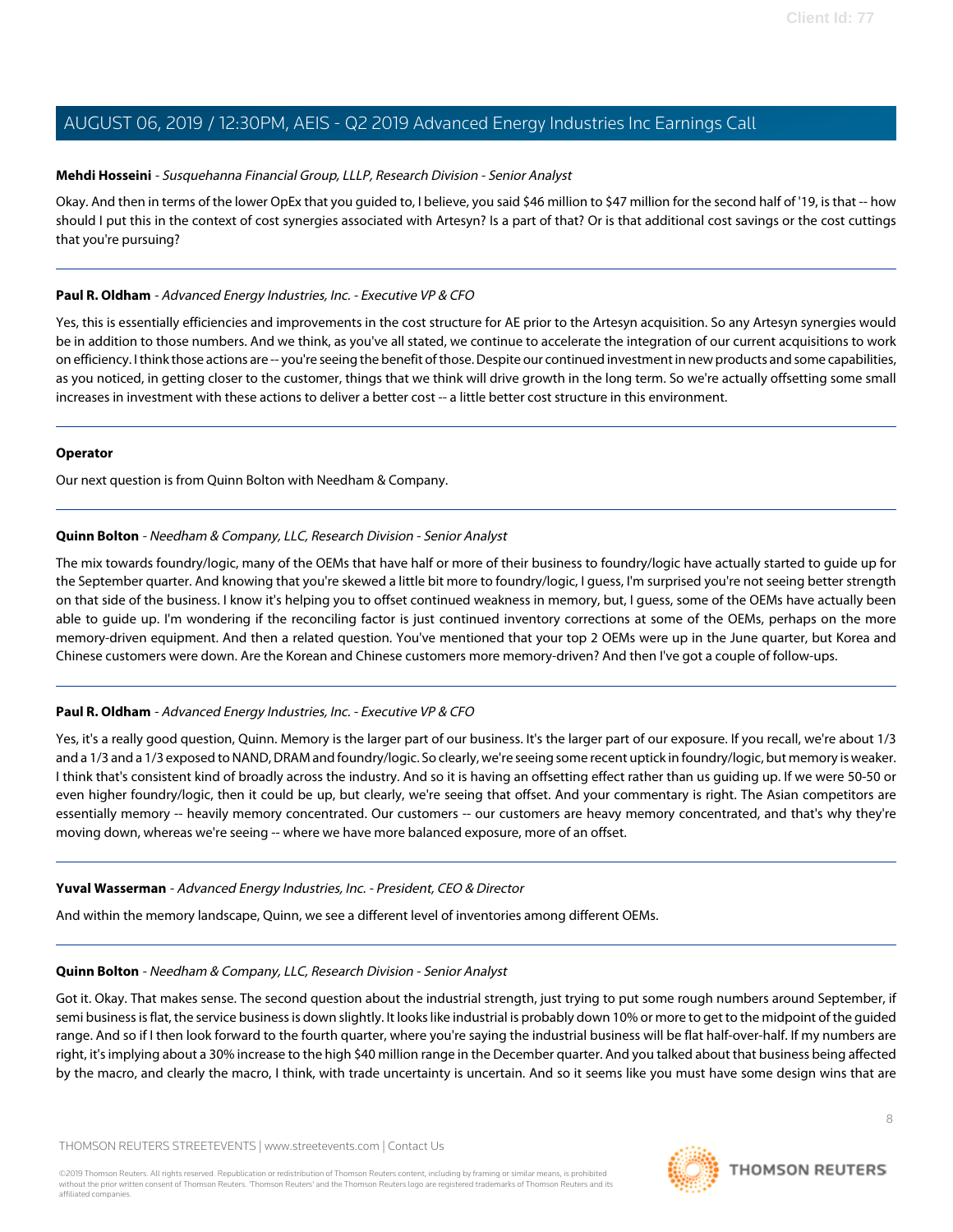ramping to production to give you that confidence. I'm just wondering, one, if you could confirm that my math is in the right ballpark; and two, give us a little bit more color on some of those industrial programs that ramp for you in the fourth quarter?

#### **Paul R. Oldham** - Advanced Energy Industries, Inc. - Executive VP & CFO

Yes, I think your math is broadly right. And obviously, it's directional. But we said in our prepared remarks that the business is lumpy, in particular, timing of solar projects will make a difference here and the timing of ramp of design wins, which -- that's the timing that we see that happening. So it's not so much conditioned on a recovery, if you will, to your question, and to Amanda's earlier question is more related to timing of projects as we see things right now, which could move a little bit, but that's how we see them today.

#### **Yuval Wasserman** - Advanced Energy Industries, Inc. - President, CEO & Director

Yes, Quinn, directionally you are correct. You're correct directionally. A lot of it has to do with timing of some significant projects that could materialize in Q4 and will drive the rate that you mentioned.

#### **Quinn Bolton** - Needham & Company, LLC, Research Division - Senior Analyst

Did you say those were solar projects, mostly in Q4? Or is it much more diversified that just...

#### **Yuval Wasserman** - Advanced Energy Industries, Inc. - President, CEO & Director

Design wins and solar projects, not only solar projects.

#### **Quinn Bolton** - Needham & Company, LLC, Research Division - Senior Analyst

Great. And then my last question -- sorry to be the pain, the guy who asks, but MKS on their call talked about winning a third design win in conductor etch for critical application. I know you guys have addressed some of these claims from your competitor in the past. Just wanted to give you the forum to address this latest design win claim, if you care to comment?

#### **Yuval Wasserman** - Advanced Energy Industries, Inc. - President, CEO & Director

Yes, sure, why not. It's always fun to have this ping-pong game. We secured all meaningful design win positions in conductor etch. Our design wins are significant. And in general, if you look at our behavior right now in terms of revenue projections, into the future, you will notice that our revenue projection in semi is different than peer companies. The key drivers are 2. Our content in foundry/logic and the incremental revenue we generate from design wins in RF. And we have generated significant RF design wins, that are basically materialized to incremental revenue right now. So obviously, we operate in a business that is a design win business, and all players have design wins and design losses, right? We win all the significant important revenue-generating design wins.

#### <span id="page-8-0"></span>**Operator**

Our next question is from Krish Sankar with Cowen and Company.

**Krish Sankar** - Cowen and Company, LLC, Research Division - MD & Senior Research Analyst

I have 2 of them. First one, there was no buyback in the quarter? Was it tied to more the pending Artesyn acquisition or something else going on?

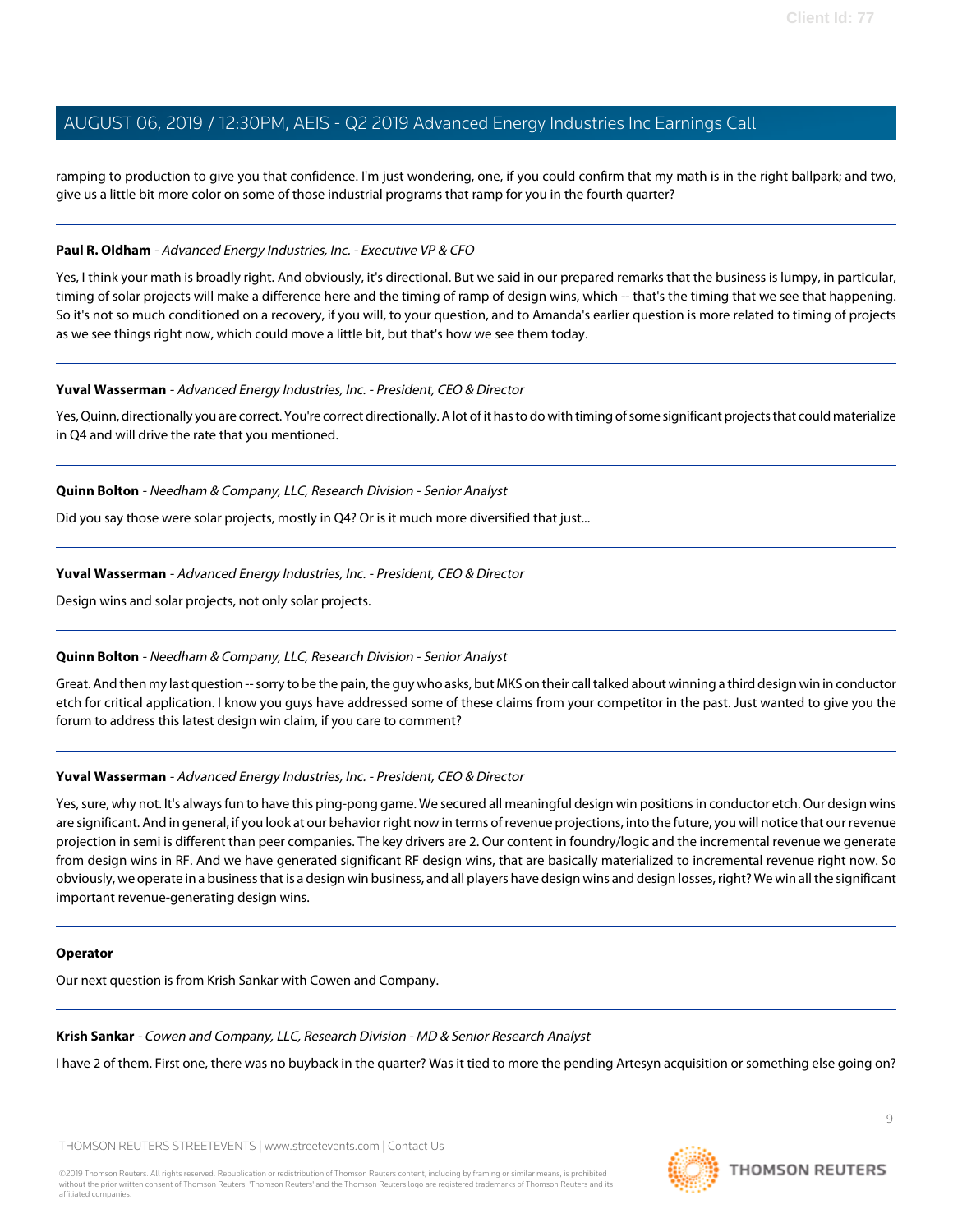#### **Paul R. Oldham** - Advanced Energy Industries, Inc. - Executive VP & CFO

Yes, it's a good question, Krish. We have essentially paused our buyback program. It's an opportunistic program that we could turn off or on at any time, given the circumstances. But our view right now is we have a large acquisition pending and we'd like to see that through. It's also somewhat uncertain environment. So we'll be a little bit cautious, and we'll monitor the environment as we go forward. Certainly, we want to be opportunistic with that program, and we have the capacity and flexibility if needed to repurchase shares but for the quarter we put it on pause.

#### **Krish Sankar** - Cowen and Company, LLC, Research Division - MD & Senior Research Analyst

Got it. Got it. And then, this was a follow-up. My understanding was that you guys -- relatively speaking, on the etch platform, you guys had more strength in conductor etch over dielectric etch, a, that is true; and b, if so, when foundry/logic comes back better than memory, would that benefit you? Or would it benefit dielectric etch power supply growth?

### **Yuval Wasserman** - Advanced Energy Industries, Inc. - President, CEO & Director

So Krish, you're right. Historically, our content and leadership in conductor etch was really vast. And our position in the market was a strong leader in conductor etch. We have presence in dielectric etch in multiple locations, but the lion share of our etch revenue is related to conductor etch. We expect to benefit from the foundry/logic recovery, not only because of the fact that we have content in conductor etch, just because of the fact that we have content in foundry/logic across multiple, multiple applications, etch, deposition, ion implantation, inspection, metrology, et cetera. So our footprint in terms of application presence is very broad. And as you see, the recovery that we see right now in foundry/logic was one of the reason we project a much better profile into our semi revenue projection for the future.

#### <span id="page-9-0"></span>**Operator**

Our next question is from Tom Diffely with D.A. Davidson.

### **Franco Rafael Granda Penaherrera** - D.A. Davidson & Co., Research Division - Research Associate

This is actually Franco in for Tom. A little bit on the competitive environment, touching on Quinn's question earlier, you announced several design wins, especially on the semi side. Could you perhaps talk about what is enabling these wins? And are they displacements? Or simply new business for you guys?

#### **Yuval Wasserman** - Advanced Energy Industries, Inc. - President, CEO & Director

Well, in general -- design wins in general happen when an opportunity occurs, when a socket is open at a customer new tool or an improved tool. And the design win usually is an effort to win against 1 or 2 competitors usually. So what happens in design wins, it's rarely that you have displacements of a supplier in a current product offering. Most likely the design win occurs when a socket opens in a new tool and application and you win the socket. That's basically dynamic. In our case, the recent incremental revenue growth that we saw in semi in North America with a projection continuing growth is a result of a design win in the RF match business, that obviously was won over a competitor, but will generate incremental revenue we did not have before. I hope that helps you.

#### **Franco Rafael Granda Penaherrera** - D.A. Davidson & Co., Research Division - Research Associate

Yes. And then secondly, on the Artesyn acquisition, you guys talked about the \$40 million in synergies that you expect to realize over time, but are you seeing any revenue synergies that could come from this acquisition once it closes?

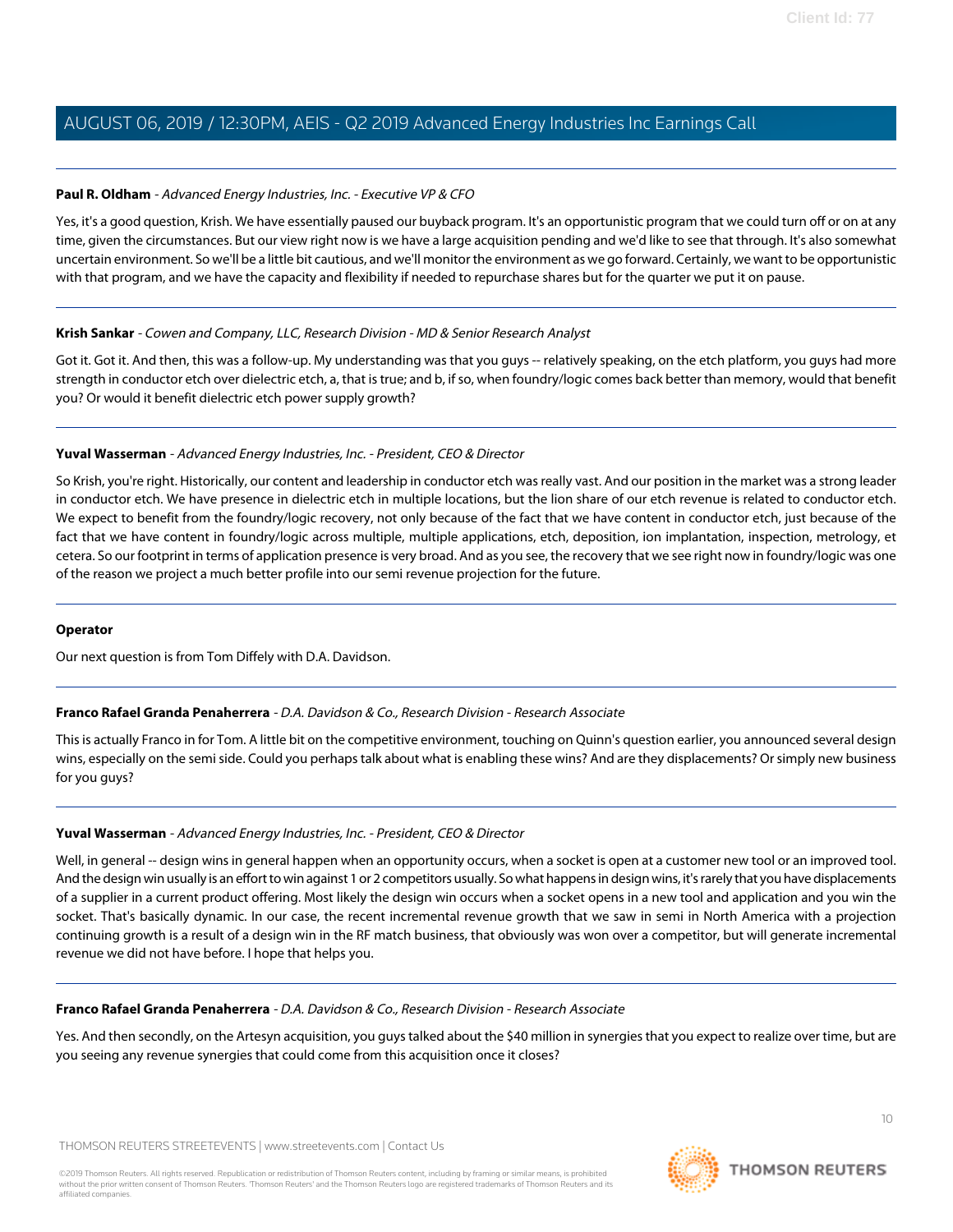#### **Yuval Wasserman** - Advanced Energy Industries, Inc. - President, CEO & Director

Absolutely. First of all, we need to close the (technical difficulty) the acquisition is right now between sign and close. But as we presented and talked about this opportunity publicly, we expect to see revenue synergies coming from 2 areas. One area is taking Artesyn products, which is auxiliary power suppliers into the semi industry, where we have great presence; and the other is developing new products, which is a combination of AE, RF technology and Artesyn low voltage technology to advanced medical applications. These are just 2 example. We're very excited about the opportunity. But right now, as we look at these opportunities, we did not include them in our model. When we talked about this business, we did not include any revenue synergies. This will be an upside, and it's going to be an exciting upside.

#### **Franco Rafael Granda Penaherrera** - D.A. Davidson & Co., Research Division - Research Associate

Exciting times. And then, could you perhaps talk to -- last question from me. Could you perhaps talk about the distribution agreement that you signed with Emtron in the quarter for Europe? And what sort of opportunities you're seeing from there?

#### **Yuval Wasserman** - Advanced Energy Industries, Inc. - President, CEO & Director

I'm sorry, I didn't understand the question.

#### **Paul R. Oldham** - Advanced Energy Industries, Inc. - Executive VP & CFO

Yes, we did sign a distribution agreement in Europe. These are for our -- some of the existing low voltage products that we have today. We have a very nice portfolio in some of the medical and other applications, and this supplements that channel. It's also very complementary as we look forward to the channel that Artesyn brings for similar types of products.

#### <span id="page-10-0"></span>**Operator**

And our next question is from Pavel Molchanov with Raymond James.

### **Pavel S. Molchanov** - Raymond James & Associates, Inc., Research Division - Energy Analyst

At the time of the Artesyn announcement in May, you set out some expectations for what revenue would be and so on. Given the industrial headwinds that you've observed in your existing business since that time, I'm curious if your expectations for Artesyn have similarly diminished or moderated?

#### **Paul R. Oldham** - Advanced Energy Industries, Inc. - Executive VP & CFO

Yes, it's a good question, Pavel. In general, we're not updating any expectations relative to the Artesyn acquisition at this time. But if you look at the markets that Artesyn is exposed to datacenter, telecom, industrial and medical type markets, you can kind of look at the market data around those. And in some of those areas, we haven't seen meaningful deterioration. So we'll give an update as we get closer to the actual close. But at this point, we haven't given any update to the Artesyn outlook.

#### **Pavel S. Molchanov** - Raymond James & Associates, Inc., Research Division - Energy Analyst

Okay. Any thoughts on, I guess, more granularly, when it's going to close? So I mean, you said second half of the year. Do you think it's going to be by the end of September?